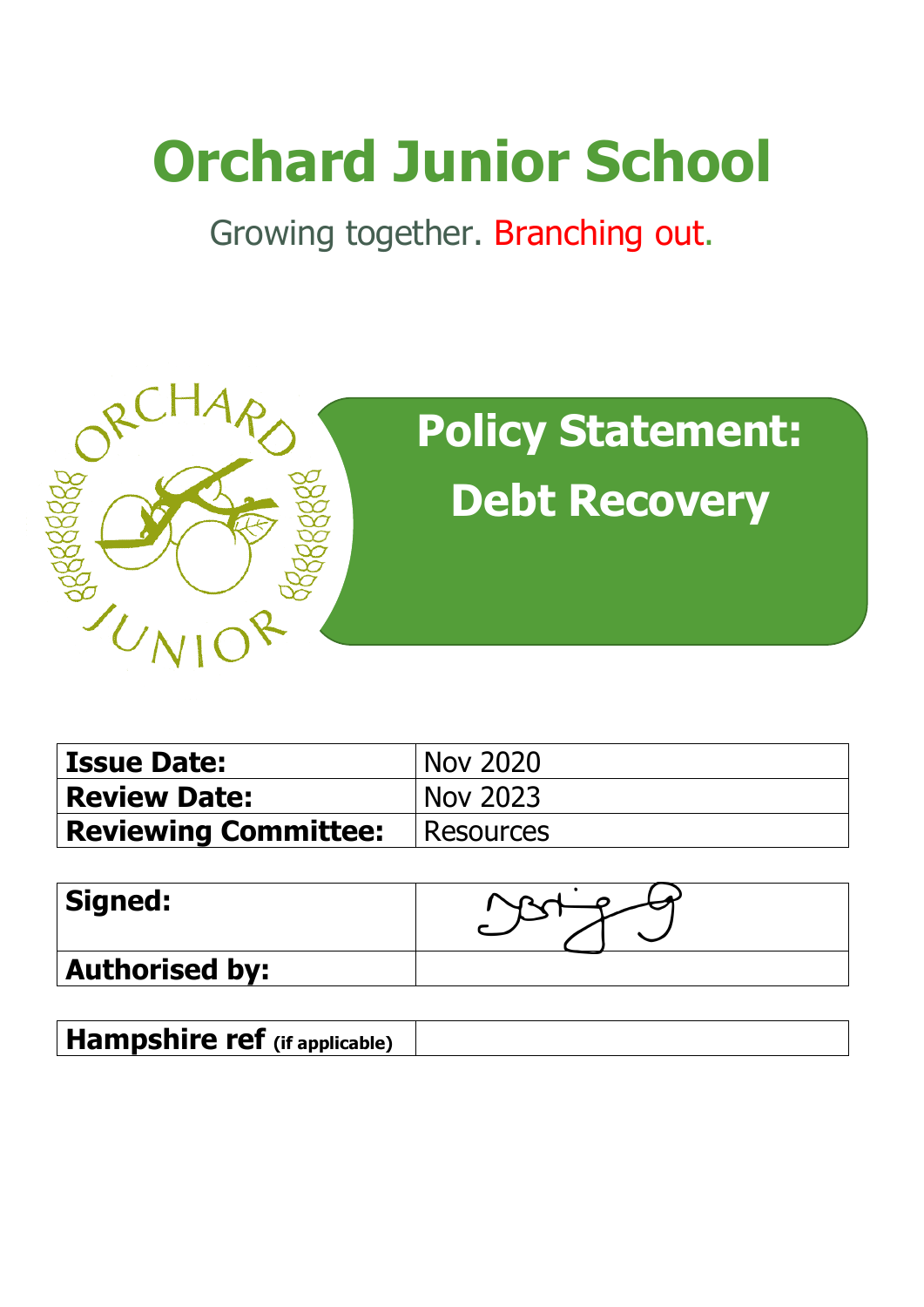## **General Requirements**

Orchard Junior School will take all reasonable measures to vigorously collect debts as part of its management of public funds. A debt will be written off only after reasonable measures (commensurate with the size and nature of the debt) have been taken to recover it.

Orchard Junior School's debt recovery policy will observe the relevant regulations and guidance set out in the Scheme for Financial Management of Schools and any other legal requirements. In particular:

- $\triangleright$  The Headteacher will not write-off any debts exceeding £200 without referring the matter to the Resources Committee of the Governing Body. Debts between £200 and £1000 may only be written-off with the approval of the Resources Committee.
- $\triangleright$  The Governing Body will not write-off any debt exceeding £1000. Any sums above this will be referred to the local authority.
- $\triangleright$  Orchard Junior School will not initiate any legal action to recover debt, but will refer such cases to Hampshire County Council Treasurer's Debtors Group where appropriate action can be taken.
- $\triangleright$  A formal record of any debts written-off will be maintained and retained for 7 years.

### **Procedures to be Followed by School Staff**

#### **Recording of Goods or Services Supplied Where Payment is Not Received in Advance**

A record will be kept of all such supplies that details what was supplied, the value, the date(s) and the identity of the 'debtor', e.g. parent, hirer, etc.

Where invoices are raised these should state the date by which payment is due. In all other cases correspondence with parents, etc. should indicate the maximum period that the school regards as reasonable before payment is overdue, e.g. contributions for a school trip should be received by etc.

The Headteacher should determine what the reasonable 'credit period' is if this is not other wise specified, e.g. the governors have already stipulated the maximum settlement period for school lettings in a separate 'Conditions of Hire of Facilities'.

If the bad debt relates to school equipment or property which has been purposefully damaged by a child then it is reasonable to the School to request the parents pay for such equipment, up to a reasonable amount for the current worth of the property or to make good the damage.

### **Initial Reminders**

From January 2020, all meals will be ordered in advance via ScoPay. Parents will not be able to order a dinner unless the account is in credit.

Dinner money should be paid in advance of the meal being taken.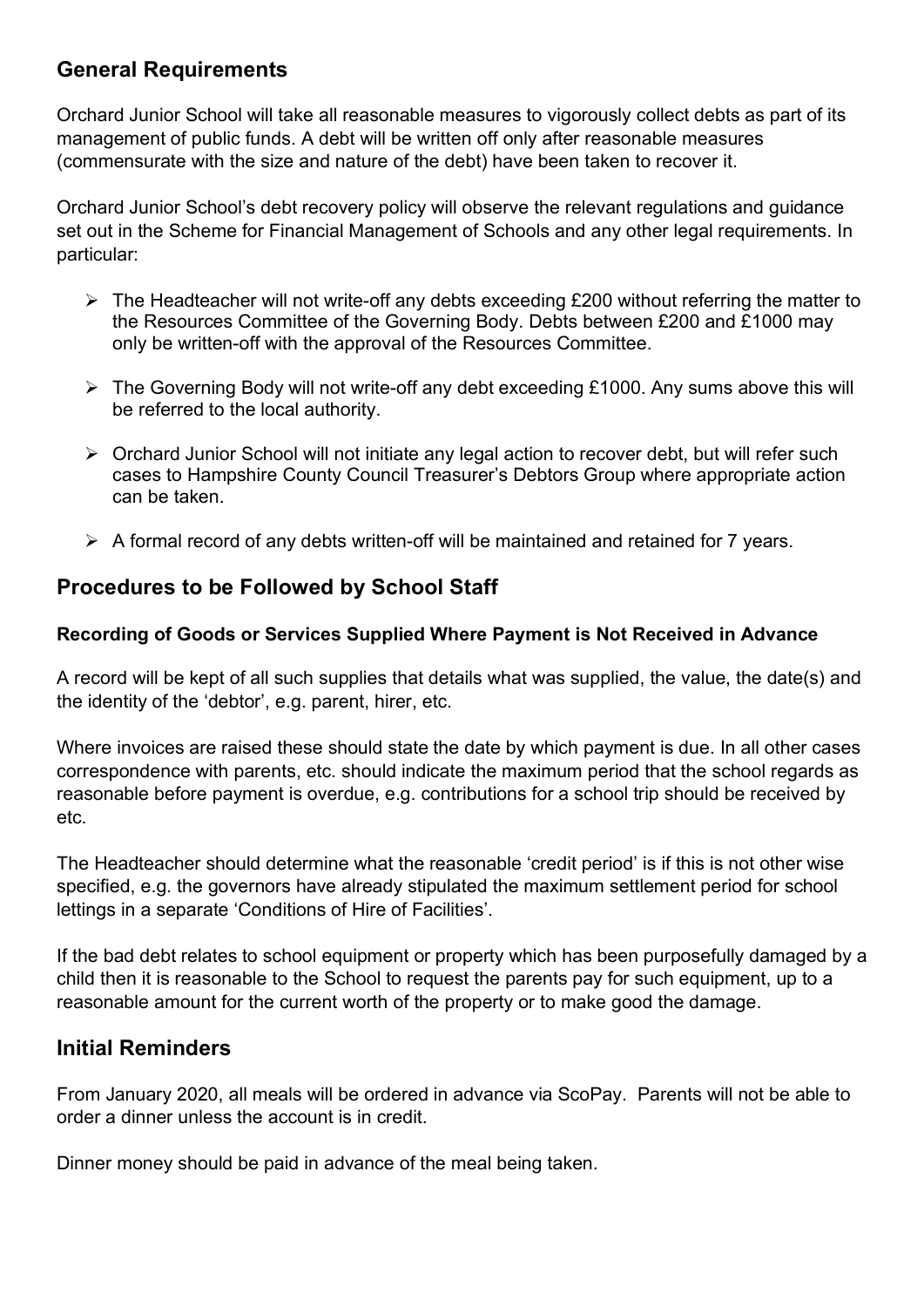Where a child forgets a packed lunch, initial reminders may be informal and made either in person (when a parent comes to the school) or by text, on the day the dinner is being taken.

Dinner money statements will be issued weekly to all parents with a debt.

A phone call is appropriate when the debt reaches over the equivalent of five school meals.

An informal reminder letter will be issued after a trip has taken place, to remind parents that they still have the opportunity to make a contribution.

#### **First Reminder Letter**

A formal reminder letter should be issued in a timely manner after any informal reminder/date of supply. In the case of dinners, it should be sent automatically once the debt reaches the equivalent of ten school meals, or has accumulated over more than 20 school days.

If action is to proceed further, it is necessary to prove that all reasonable attempts have been made to recover the debt and that these were made at the time that the debt first became overdue.

# **Second Reminder Letter**

If payment has not been received within ten school days, a second reminder letter should be sent. The letter will make it clear the following:

*If we do not receive payment by [state date – five school days ahead], or received contact by you, then the School may have to withdraw the service(s) of [state which services may be withdrawn] and that the School may have to refer the debt to the Hampshire County Council Treasurer's Debtors Group and/ or the Legal Department.* 

The second reminder letter should also include description of how the parent can request support should they feel unable to pay the amount. Information regarding how to apply for Free School Meals may be beneficial.

# **Third Reminder Letter**

If payment has not been received within a further five school days, a third reminder should be sent from the Headteacher. The letter will make it clear the following:

*As we have not received a response to our previous letters, or received part or whole payment for the amount stated, I regret to inform you that we cannot provide school meals until this matter has been settled.*

*I must also advise you that we will refer your debt to the School Governing Body, who may choose to take advice from Hampshire County Council Treasurer's Debtors Group and/or Legal Department.* 

The third reminder letter should also include a copy of this policy.